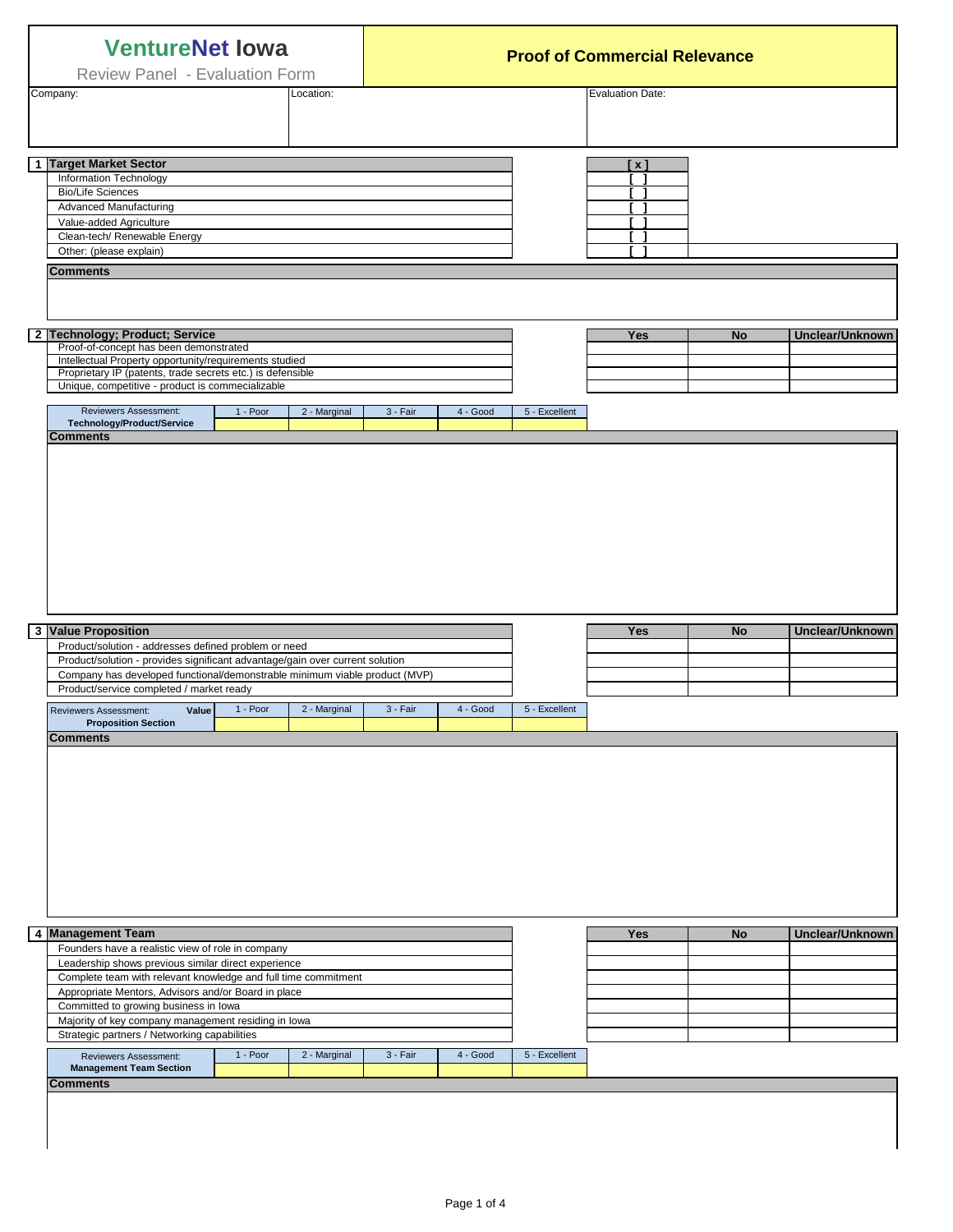| Based upon the Technology/Product/Service, Value Proposition & Management<br>Team sections above.               |          |              |          |          |               | <b>Yes</b> | <b>No</b> |                 |
|-----------------------------------------------------------------------------------------------------------------|----------|--------------|----------|----------|---------------|------------|-----------|-----------------|
| Is this project ready for presentation to the Technology Commercialization Committee?                           |          |              |          |          |               |            |           |                 |
|                                                                                                                 |          |              |          |          |               |            |           |                 |
| 5 Customer/Market Segments<br>Prospective customer believes problem is significant/acute                        |          |              |          |          |               | Yes        | <b>No</b> | Unclear/Unknown |
| Company can define the target market segment                                                                    |          |              |          |          |               |            |           |                 |
| Market is demanding product/solution<br>Market segment is significantly large/substantial to support business   |          |              |          |          |               |            |           |                 |
| Reviewers Assessment:                                                                                           | 1 - Poor | 2 - Marginal | 3 - Fair | 4 - Good | 5 - Excellent |            |           |                 |
| <b>Customer/Market Section</b><br><b>Comments</b>                                                               |          |              |          |          |               |            |           |                 |
|                                                                                                                 |          |              |          |          |               |            |           |                 |
|                                                                                                                 |          |              |          |          |               |            |           |                 |
|                                                                                                                 |          |              |          |          |               |            |           |                 |
|                                                                                                                 |          |              |          |          |               |            |           |                 |
|                                                                                                                 |          |              |          |          |               |            |           |                 |
|                                                                                                                 |          |              |          |          |               |            |           |                 |
| 6 Marketing/Sales/Distribution                                                                                  |          |              |          |          |               | Yes        | <b>No</b> | Unclear/Unknown |
| Differentiates idea from the competition<br>Has developed a competitive matrix                                  |          |              |          |          |               |            |           |                 |
| Has identified channels through which customer will be reached                                                  |          |              |          |          |               |            |           |                 |
| Defined marketing plan for product launch completed<br>Sales/distribution plan completed (includes value chain) |          |              |          |          |               |            |           |                 |
| Identified potential strategic partners/relationships                                                           |          |              |          |          |               |            |           |                 |
| Reviewers Assessment:<br><b>Marketing Strategy Section</b>                                                      | 1 - Poor | 2 - Marginal | 3 - Fair | 4 - Good | 5 - Excellent |            |           |                 |
| <b>Comments</b>                                                                                                 |          |              |          |          |               |            |           |                 |
|                                                                                                                 |          |              |          |          |               |            |           |                 |
|                                                                                                                 |          |              |          |          |               |            |           |                 |
|                                                                                                                 |          |              |          |          |               |            |           |                 |
|                                                                                                                 |          |              |          |          |               |            |           |                 |
|                                                                                                                 |          |              |          |          |               |            |           |                 |
|                                                                                                                 |          |              |          |          |               |            |           |                 |
|                                                                                                                 |          |              |          |          |               |            |           |                 |
|                                                                                                                 |          |              |          |          |               |            |           |                 |
| <b>7 Business Model</b><br>Developed/articulated revenue model - sources of revenue                             |          |              |          |          |               | Yes        | No        | Unclear/Unknown |
| Pricing structure/rationale developed                                                                           |          |              |          |          |               |            |           |                 |
| Understanding of the cost elements - costs of goods<br>Prospective customer feedback on product/service pricing |          |              |          |          |               |            |           |                 |
| Reviewers Assessment:                                                                                           | 1 - Poor | 2 - Marginal | 3 - Fair | 4 - Good | 5 - Excellent |            |           |                 |
| <b>Business Model Section</b>                                                                                   |          |              |          |          |               |            |           |                 |
| <b>Comments</b>                                                                                                 |          |              |          |          |               |            |           |                 |
|                                                                                                                 |          |              |          |          |               |            |           |                 |
|                                                                                                                 |          |              |          |          |               |            |           |                 |
|                                                                                                                 |          |              |          |          |               |            |           |                 |
|                                                                                                                 |          |              |          |          |               |            |           |                 |
|                                                                                                                 |          |              |          |          |               |            |           |                 |
|                                                                                                                 |          |              |          |          |               |            |           |                 |
|                                                                                                                 |          |              |          |          |               |            |           |                 |
| 8 Capitalization/Funding Plan                                                                                   |          |              |          |          |               | Yes        | <b>No</b> | Unclear/Unknown |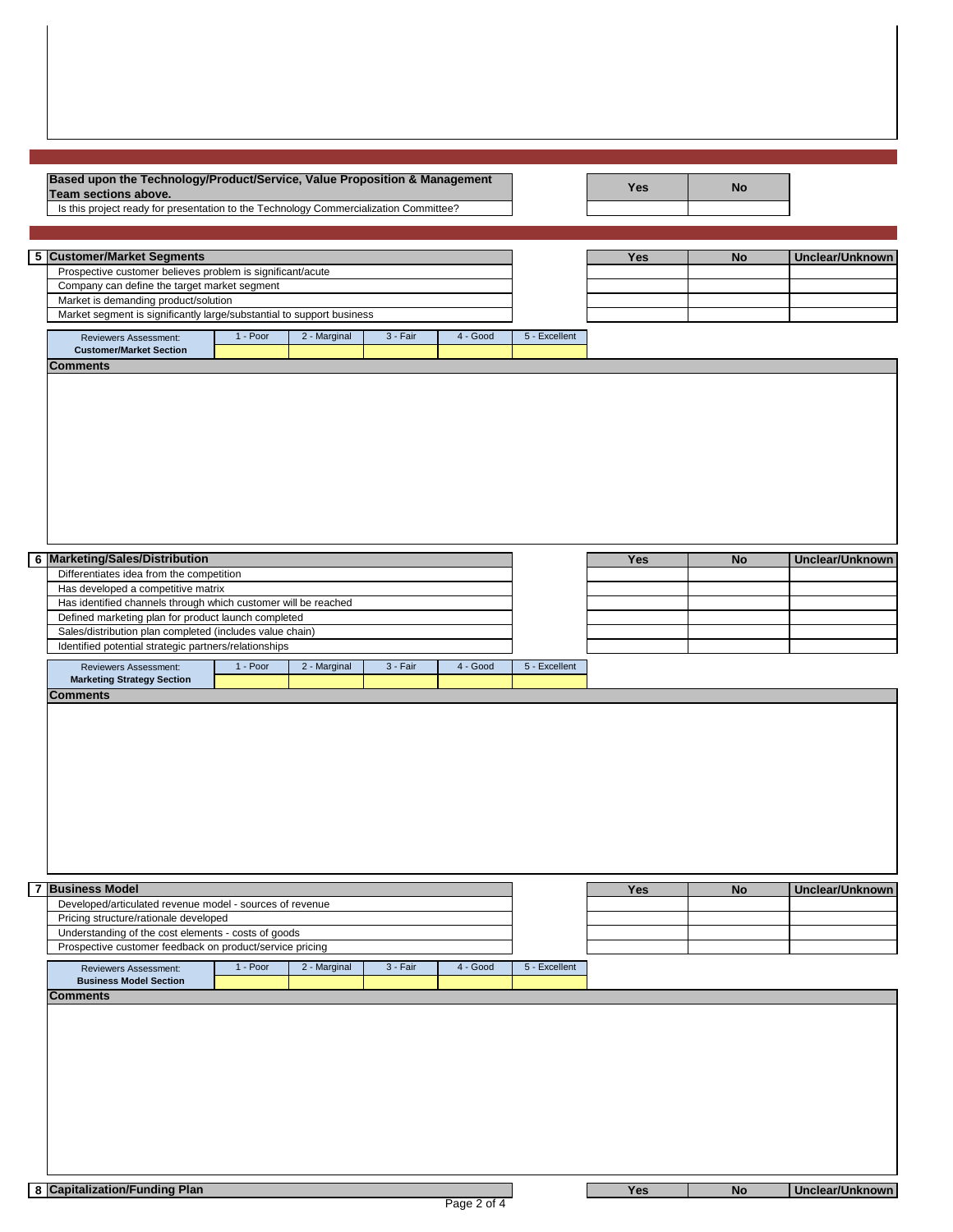| Has developed proposed use of funds/milestones                        |            |              |          |          |               |     |    |                 |
|-----------------------------------------------------------------------|------------|--------------|----------|----------|---------------|-----|----|-----------------|
| Company taking on proportionate risk with need for funding            |            |              |          |          |               |     |    |                 |
| Financing plan in place with non-public funding match secured         |            |              |          |          |               |     |    |                 |
| Company has developed a capitalization strategy for follow-on funding |            |              |          |          |               |     |    |                 |
| Has articulated the project's benefit to the state of lowa            |            |              |          |          |               |     |    |                 |
| Reviewers Assessment:                                                 | $1 - Poor$ | 2 - Marginal | 3 - Fair | 4 - Good | 5 - Excellent |     |    |                 |
| <b>Capitalization/Funding Section</b>                                 |            |              |          |          |               |     |    |                 |
| <b>Comments</b>                                                       |            |              |          |          |               |     |    |                 |
|                                                                       |            |              |          |          |               |     |    |                 |
|                                                                       |            |              |          |          |               |     |    |                 |
|                                                                       |            |              |          |          |               |     |    |                 |
|                                                                       |            |              |          |          |               |     |    |                 |
|                                                                       |            |              |          |          |               |     |    |                 |
|                                                                       |            |              |          |          |               |     |    |                 |
|                                                                       |            |              |          |          |               |     |    |                 |
|                                                                       |            |              |          |          |               |     |    |                 |
|                                                                       |            |              |          |          |               |     |    |                 |
|                                                                       |            |              |          |          |               |     |    |                 |
| 9 Long Term Vision/Strategy                                           |            |              |          |          |               | Yes | No | Unclear/Unknown |
| Company can articulate a long-term vision/strategy                    |            |              |          |          |               |     |    |                 |
|                                                                       |            |              |          |          |               |     |    |                 |
| Management sees business opportunity primarily as:                    |            |              |          |          |               |     |    |                 |
| Life-style business                                                   |            |              |          |          |               |     |    |                 |
| Sustainable growth entity<br>Licensing opportunity                    |            |              |          |          |               |     |    |                 |
| Exit via acquisition                                                  |            |              |          |          |               |     |    |                 |
| Undetermined/not discussed                                            |            |              |          |          |               |     |    |                 |
| Reviewers Assessment:                                                 | 1 - Poor   | 2 - Marginal | 3 - Fair | 4 - Good | 5 - Excellent |     |    |                 |
| <b>Long Term Vision/Strategy</b>                                      |            |              |          |          |               |     |    |                 |
| <b>Comments</b>                                                       |            |              |          |          |               |     |    |                 |
|                                                                       |            |              |          |          |               |     |    |                 |
|                                                                       |            |              |          |          |               |     |    |                 |
|                                                                       |            |              |          |          |               |     |    |                 |
| <b>Review Panel</b>                                                   |            |              |          |          |               |     |    |                 |
| Recommended Next Steps/Milestones:                                    |            |              |          |          |               |     |    |                 |
|                                                                       |            |              |          |          |               |     |    |                 |
|                                                                       |            |              |          |          |               |     |    |                 |
|                                                                       |            |              |          |          |               |     |    |                 |
| <b>SWOT Summary:</b>                                                  |            |              |          |          |               |     |    |                 |
|                                                                       |            |              |          |          |               |     |    |                 |
| <b>Strengths &amp; Opportunities:</b>                                 |            |              |          |          |               |     |    |                 |
|                                                                       |            |              |          |          |               |     |    |                 |
|                                                                       |            |              |          |          |               |     |    |                 |
|                                                                       |            |              |          |          |               |     |    |                 |
|                                                                       |            |              |          |          |               |     |    |                 |
|                                                                       |            |              |          |          |               |     |    |                 |
|                                                                       |            |              |          |          |               |     |    |                 |
|                                                                       |            |              |          |          |               |     |    |                 |
|                                                                       |            |              |          |          |               |     |    |                 |
|                                                                       |            |              |          |          |               |     |    |                 |
|                                                                       |            |              |          |          |               |     |    |                 |
|                                                                       |            |              |          |          |               |     |    |                 |
| <b>Weaknesses &amp; Threats:</b>                                      |            |              |          |          |               |     |    |                 |
|                                                                       |            |              |          |          |               |     |    |                 |
|                                                                       |            |              |          |          |               |     |    |                 |
|                                                                       |            |              |          |          |               |     |    |                 |
|                                                                       |            |              |          |          |               |     |    |                 |
|                                                                       |            |              |          |          |               |     |    |                 |
|                                                                       |            |              |          |          |               |     |    |                 |
|                                                                       |            |              |          |          |               |     |    |                 |
|                                                                       |            |              |          |          |               |     |    |                 |
|                                                                       |            |              |          |          |               |     |    |                 |
|                                                                       |            |              |          |          |               |     |    |                 |
|                                                                       |            |              |          |          |               |     |    |                 |
|                                                                       |            |              |          |          |               |     |    |                 |
|                                                                       |            |              |          |          |               |     |    |                 |